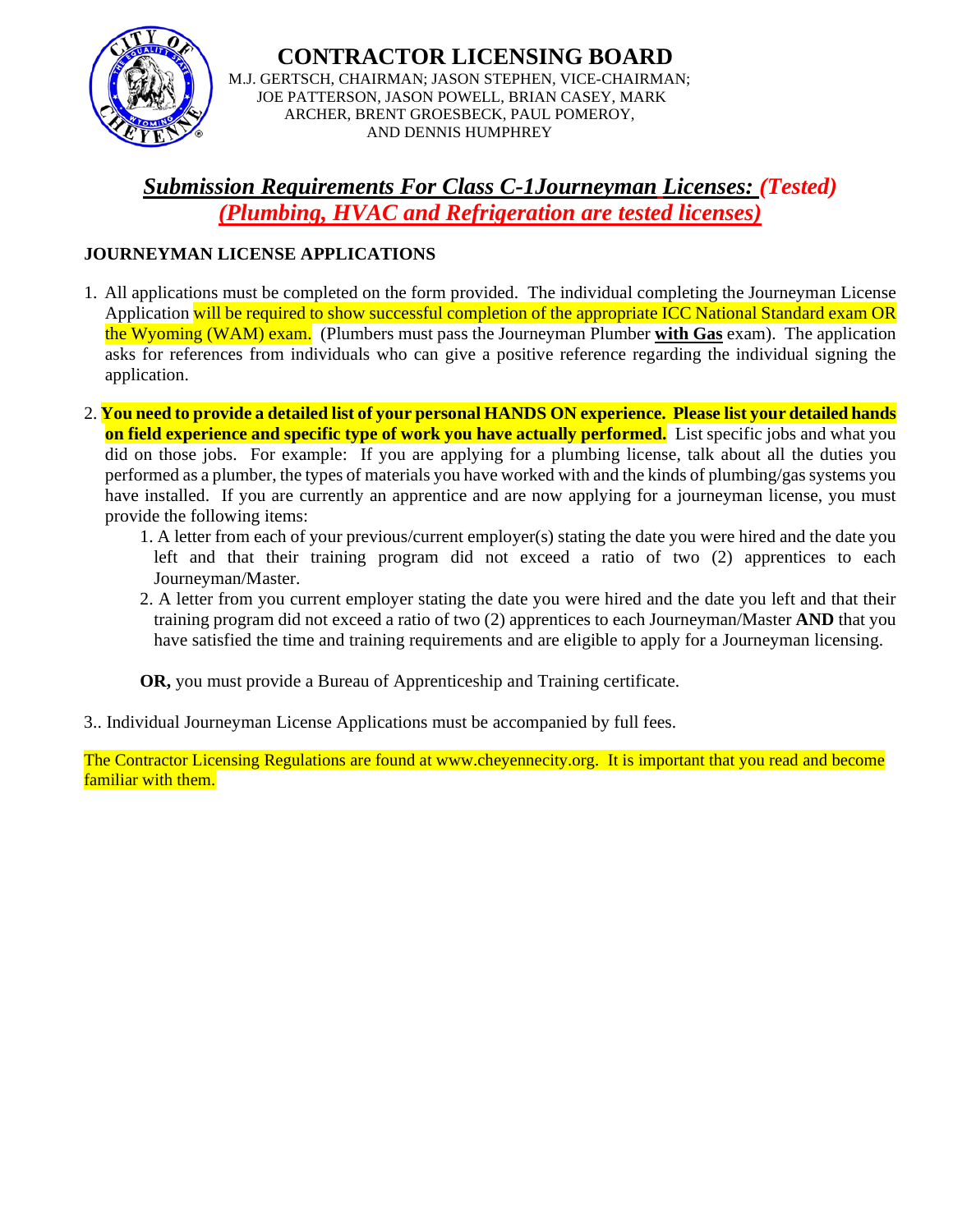

#### **CONTRACTOR LICENSING BOARD**

M.J. GERTSCH, CHAIRMAN; JASON STEPHEN, VICE-CHAIRMAN; JOE PATTERSON, JASON POWELL, BRIAN CASEY, MARK ARCHER, BRENT GROESBECK, PAUL POMEROY, AND DENNIS HUMPHREY

# *CLASS C-1 JOURNEYMAN LICENSE APPLICATION (\$80) (Tested)*

*(Plumbing, HVAC, Refrigeration)*

*INCOMPLETE APPLICATIONS WILL BE REJECTED. IF YOUR LICENSE IS DENIED, YOU WILL HAVE TO FILL OUT A NEW APPLICATION AND PAY A RE-APPLICATION FEE OF \$50.00*

Specify type of C-1 Journeyman License: (Plumbing, HVAC, or Refrigeration)

| <b>Applicant's Name:</b> |                           |              |      | <b>Phone #:</b> $($ |     |
|--------------------------|---------------------------|--------------|------|---------------------|-----|
|                          | Last                      | <b>First</b> | M.I. |                     |     |
| <b>Physical Address:</b> |                           |              |      |                     |     |
|                          | <b>Street</b>             |              | City | <b>State</b>        | Zip |
| <b>Mailing Address:</b>  |                           |              |      |                     |     |
|                          | <b>Street or P.O. Box</b> |              | City | <b>State</b>        | Zip |
|                          |                           |              |      |                     |     |

**Applicant Email Address: \_\_\_ \_\_ \_\_\_\_\_\_\_\_\_\_\_\_\_**

**Licensed C-1 Applicant is working for**: **\_\_\_\_\_\_\_\_\_\_\_\_\_\_\_\_\_\_\_\_\_\_\_\_\_\_\_\_\_\_\_**

# *Practical Experience*

A minimum **four (4) years comprehensive, hands on experience** as an apprentice is required in order to obtain a journeyman license. Applicant **shall** attach documentation necessary to demonstrate applicant has satisfied the minimum requirements. (Refer to submission requirements for additional information). You must show your time as an apprentice and/or a journeyman (if applicable). Applicants for Journeyman level refrigeration shall also provide documentation of possessing a current certification of refrigerant reclamation**.**

#### **You must complete the following information in addition to attaching your statement of experience.**

| Name & Address of Companies you worked for. | Total Time you worked for them in:<br><b>Years</b> and Months |  |  |
|---------------------------------------------|---------------------------------------------------------------|--|--|
|                                             |                                                               |  |  |
|                                             |                                                               |  |  |
|                                             |                                                               |  |  |
|                                             |                                                               |  |  |
|                                             |                                                               |  |  |
|                                             |                                                               |  |  |

## *Personal References*

Any individual, other than a relative, who can give you a favorable reference.

| Name:        | Name:        |
|--------------|--------------|
| Address:     | Address:     |
| City/St/Zip: | City/St/Zip: |
| Phone:       | Phone:       |